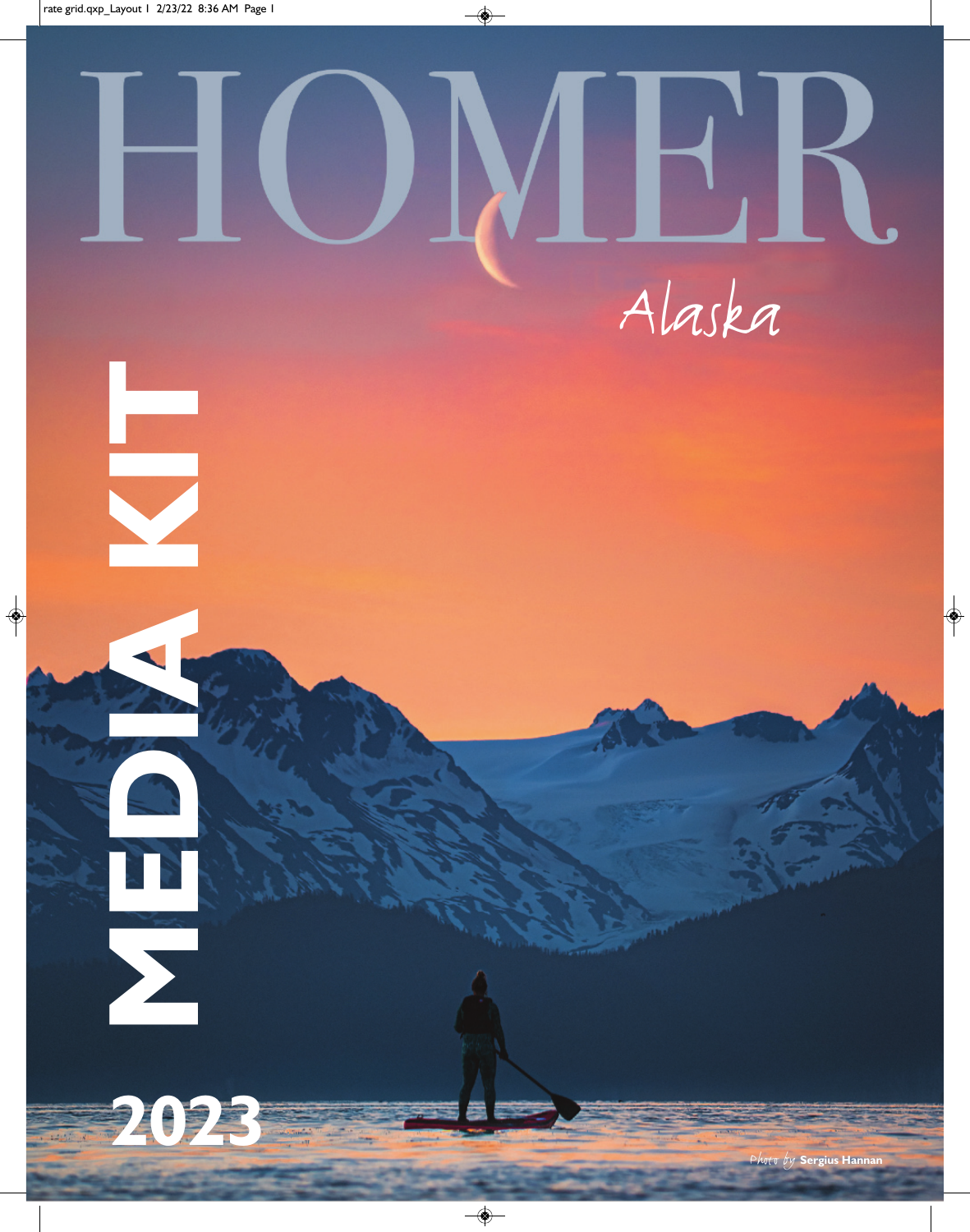$\bigcirc$ 

# **HOMER MAGAZINE ADVERTISING RATES**

 $\overline{\bullet}$ 

featuring **The Official 2023 Business Directory & Visitor Guide**

### **BUSINESS DIRECTORY CATEGORIES:**

| Accommodations                                          | Adventure & Eco Tourism |               | <b>Marine Trades</b>                         |  |  |
|---------------------------------------------------------|-------------------------|---------------|----------------------------------------------|--|--|
| The Arts                                                | Retail & Shopping       |               | Alaska Info Services                         |  |  |
| Dining & Spirits                                        | Transportation          |               |                                              |  |  |
| Fishing                                                 | <b>Local Services</b>   |               |                                              |  |  |
| <b>GRID LISTING</b>                                     |                         |               |                                              |  |  |
| All Accommodation & Restaurant Members of HCOC          |                         |               |                                              |  |  |
| who purchase a display ad are also listed in the grids. |                         |               |                                              |  |  |
| <b>ACCOMMODATION GRID</b>                               |                         |               |                                              |  |  |
| <b>Choose ALL that apply:</b>                           |                         |               |                                              |  |  |
| In-town                                                 |                         |               |                                              |  |  |
| On the Spit                                             |                         |               | <b>RESTAURANT GRID</b>                       |  |  |
| Near Town                                               |                         |               | <b>Choose ALL that apply:</b>                |  |  |
| <b>View Rooms</b>                                       |                         |               | <b>Breakfast</b>                             |  |  |
| Kitchen or Kitchenettes                                 |                         | Lunch         |                                              |  |  |
| Laundry                                                 |                         | <b>Dinner</b> |                                              |  |  |
| <b>Breakfast</b>                                        |                         |               | Reservations                                 |  |  |
| Hot Tub                                                 |                         |               | Beer & Wine                                  |  |  |
| Cable/Satellite                                         |                         |               | Cocktails                                    |  |  |
| Internet                                                |                         | In Town       |                                              |  |  |
| Pets OK                                                 |                         |               | On the Spit                                  |  |  |
| Open all year                                           |                         |               | Near Town                                    |  |  |
| <b>Handicap Access</b>                                  |                         |               | Across the Bay                               |  |  |
| <b>Choose ONE category for your listing:</b>            |                         |               | <b>Outside Seating</b>                       |  |  |
| <b>Apartments &amp; Condos</b>                          |                         | View          |                                              |  |  |
| Across the Bay                                          |                         |               | <b>Handicap Access</b>                       |  |  |
| Bed & Breakfast                                         |                         |               |                                              |  |  |
| Cabins & Cottages                                       |                         |               | <b>Choose ONE category for your listing:</b> |  |  |
| Camping & RV Parks                                      |                         | Casual        |                                              |  |  |
| Hotels, Motels & Inns                                   |                         |               | <b>Fine Dining</b>                           |  |  |
| Resorts & Lodges                                        |                         |               | Brewery, Winery & Spirits                    |  |  |
| Yurt                                                    |                         |               | Sweets & Ice Cream                           |  |  |
| <b>Vacation Rentals</b>                                 |                         |               |                                              |  |  |

 $\overline{\bullet}$ 

 $\Rightarrow$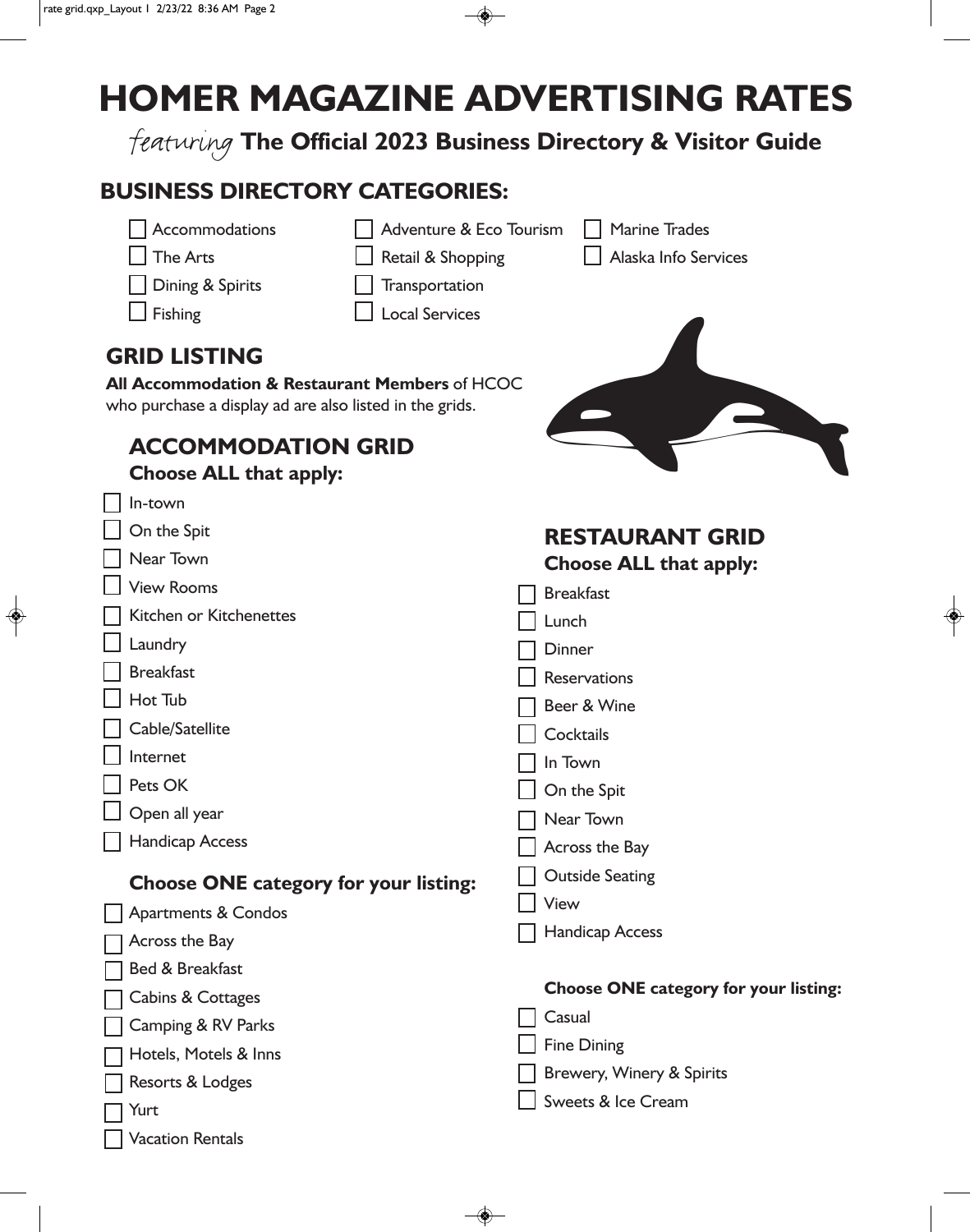$\bigcirc$ 



| <b>Ad Size</b>                                                  | <b>Dimension</b><br>width x height | <b>2023 Rate</b>   |
|-----------------------------------------------------------------|------------------------------------|--------------------|
| I/12 Page Square                                                | $2.25 \times 2.25$                 | \$700              |
| 1/6 Page (either orientation)                                   | $4.5 \times 2.25$                  | \$1,350            |
| 1/4 Page                                                        | $3.5 \times 4.5$                   | \$1,550            |
| 1/3 Page (horizontal)                                           | $7.25 \times 3$                    | \$2,150            |
| I/2 PAGE (horizontal)                                           | $7.25 \times 4.25$                 | \$2,275            |
| <b>Full Page</b>                                                | 8.25 x 10.625                      | \$4,300            |
| <b>Two Page Spread</b>                                          | $16.5 \times 10.625$               | \$8,225            |
| <b>Inside Front Cover</b>                                       | 8.25 x 10.625                      | \$6,025            |
| <b>Inside Front Facing</b>                                      | 8.25 x 10.625                      | \$4,025            |
| <b>Inside Back Cover</b>                                        | 8.25 x 10.625                      | \$5,044            |
| <b>Back Cover</b>                                               | $8.25 \times 8.375$                | \$5,587            |
| <b>Foldout Covers, Maps,</b><br><b>Editorial Mentions, etc.</b> | <b>TBD</b>                         | <b>Pls Inquire</b> |

#### **PRODUCTION SPECIFICATIONS:**

Trim size: 8.25" x 10.625

Add .125" (1/8"), to all sides beyond trim for bleed.

Keep live matter .25" inside trim and from gutter.

Web offset, CMYK, perfect binding. No spot or PMS colors. No pixelated screen captures, please.

Please, ONLY 300 dpi, high resolution camera-ready or digital ad file in CMYK pdf or transparent tiff format accepted.

◈

Homer Magazine can design your ad, please inquire!

#### **DESIGN/PRODUCTION FEES: \$100 PER HOUR, \$25 MINIMUM.**

**Production charges will apply for revisions or for incorrectly formatted files.**

**Signature & payment are required to reserve.**

**Rates do not include city sales tax.**

**Please sign & return with \$ to the Homer Chamber of Commerce:**

**15% Earlybird discount. Space is limited!** 

**907-235-7740**

◈

**201 Sterling Hwy, Homer, AK 99603**

**ads@homeralaska.org**